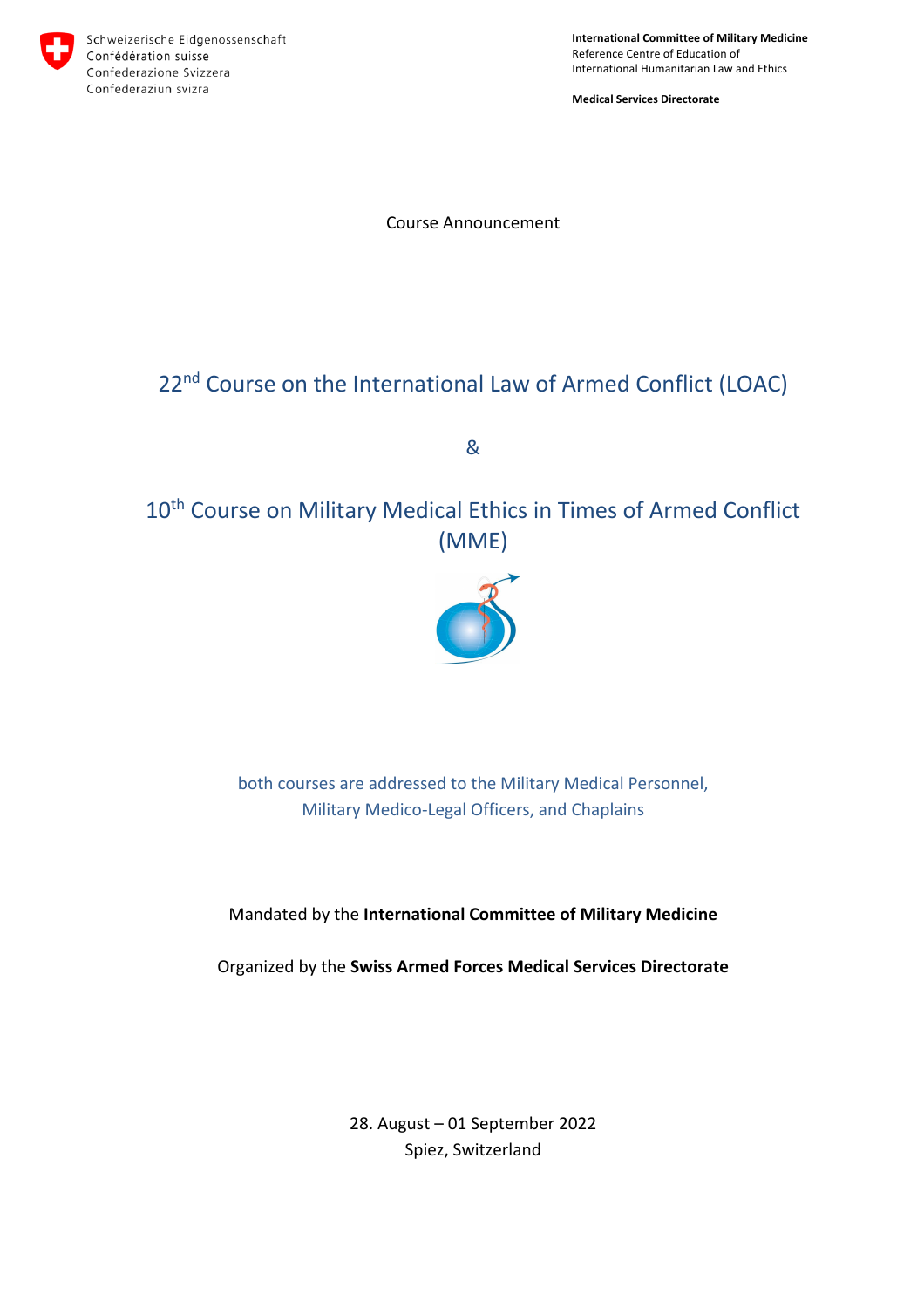# 22nd Course on the **International Law of Armed Conflict** (LOAC)

by the International Committee of Military Medicine (ICMM)

28. August – 01 September, 2022 in Spiez, Switzerland

The International Committee of Military Medicine, the *ICMM Reference Centre for Education of International Humanitarian Law and Ethics*, and the Swiss Armed Forces Medical Services Directorate wish to offer to young Military Medical Personnel, Military Medico-Legal Officers, and Chaplains a

# **Course on International Law of Armed Conflict (LoAC) aimed to**

• demonstrate relationships, responsibilities and interdependencies between the specific functions of the medical services and International Humanitarian Law.

#### **The course serves to**

- develop the responsibilities of the medical and spiritual personnel under International Humanitarian Law;
- familiarize course participants with International Humanitarian Law;
- establish connections of the International Humanitarian Law with the specific mission of the medical services;
- make opportunities and limits of the International Law of Armed Conflict known;
- recognize and analyze actual problems and challenges related to International Humanitarian Law and the medical ethics within the scope of military operations including peace-keeping operations, and help to look for possible solutions;
- motivate course participants to recognize their responsibility of training Humanitarian Law in their country.

# **The teaching and training focuses on the Law of Armed Conflict (LoAC)**

- the Geneva Conventions
- their Additional Protocols
- the Hague Conventions
- other sources of International Humanitarian Law

#### **Course Languages**

- The course is organized as follows: two English speaking classes and one French speaking class. Plenary Lectures will be held in English and translated into French simultaneously.
- The online course will be held in English language only.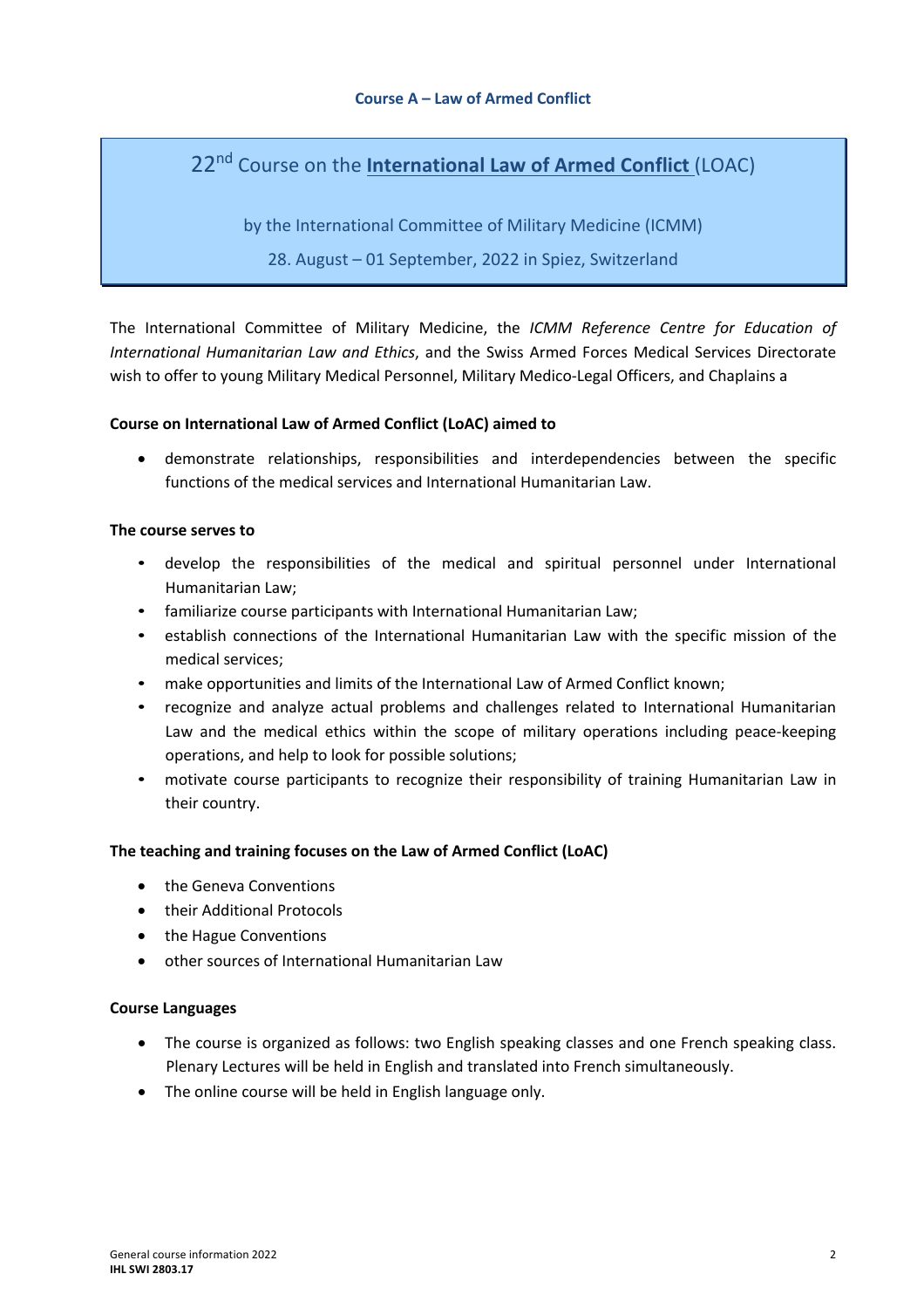# 10th Course on **Military Medical Ethics in Times of Armed Conflict** (MME)

by the International Committee of Military Medicine (ICMM)

# August 28 – September 01, 2022 in Spiez, Switzerland

The International Committee of Military Medicine, the *ICMM Reference Centre for Education of International Humanitarian Law and Ethics*, and the Swiss Armed Forces Medical Services Directorate wish to offer to young Military Medical Personnel, Military Medico-Legal Officers, and Chaplains as well as other interested members of the armed forces a

# **Course on** *Military Medical Ethics and International Law of Armed Conflict* **aimed at**

- enabling participants to recognize and analyze situations that present *ethical and legal dilemmas* from contemporary military deployments;
- qualifying the participants to make legally *and* ethically correct decisions in situations where competences in international law *and* ethics are similarly relevant.

#### **The course**

- establishes connections of the Humanitarian Law with its ethical fundamentals;
- illustrates the ethically difficult role of the medical officer who plays a role between soldier and physician;
- familiarizes course participants with approaching ethically difficult situations and dilemmas by teaching them a framework for ethical decision making;
- recognizes and analyzes current problems and challenges related to International Humanitarian Law and military medical ethics within the scope of military operations including peace-keeping operations, and helps to identify possible solutions;
- motivates course participants to recognize their responsibility of training and disseminating International Humanitarian Law and Ethics.

# **The teaching and training focuses on Ethics**

- Ethical Decision Making in Military Medical Ethics
- Ethical Foundations of IHL

# **The course presupposes**

• **a solid knowledge of the fundamental norms of International Humanitarian Law** (Geneva Conventions and Additional Protocols) on the level taught in the ICMM LOAC courses.

# **Course Language**

• The course is held in English language.

**Further information and the full program** can be found on our homepage  $\rightarrow$  http://mme.melac.ch/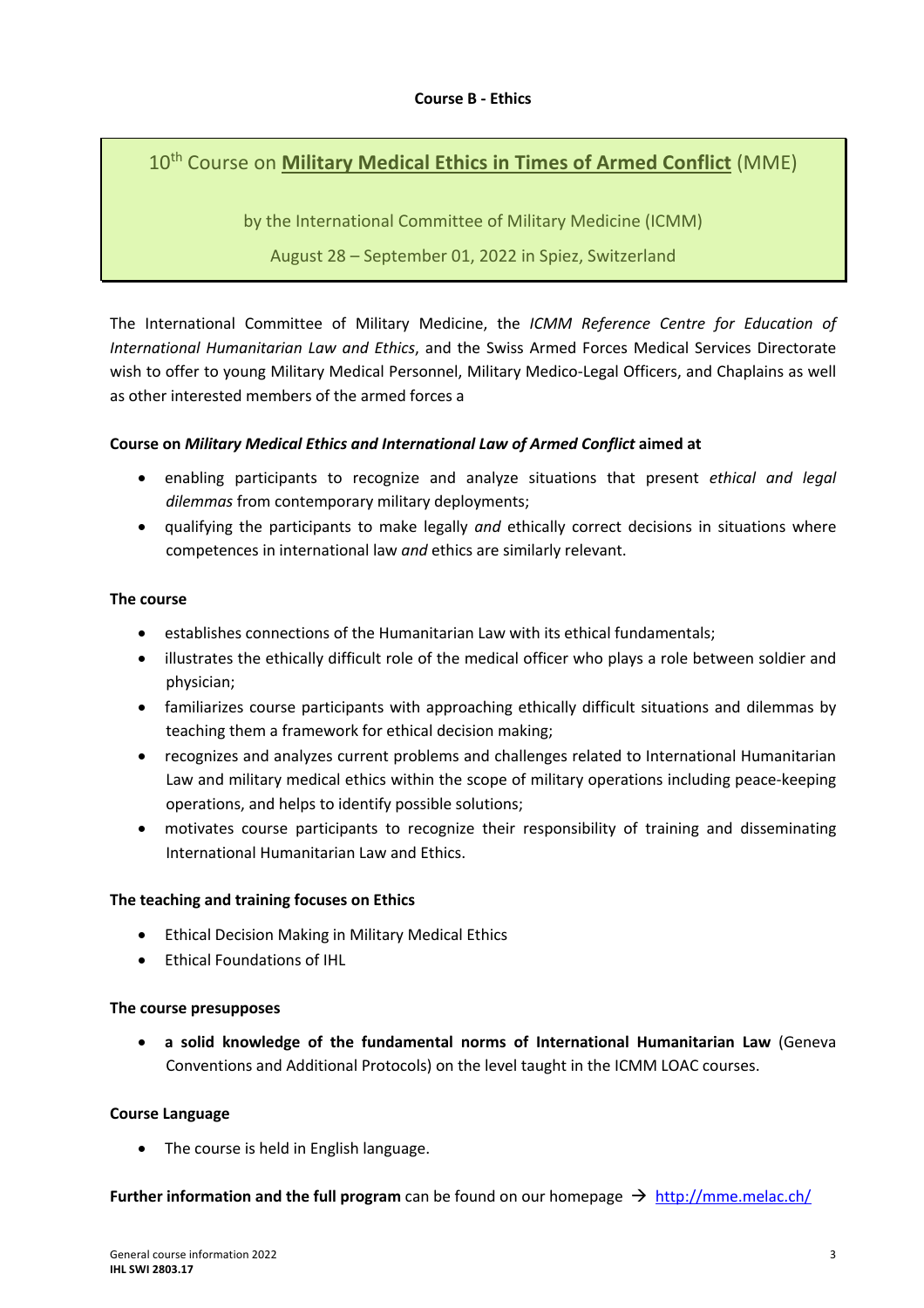# **General Course Information (A and B course)**

# **1. Date, course location/hotel**

The courses start officially on **Sunday 28.08.2022 at 0800 a.m.** in "Hotel Seaside", Schachenstrasse 43, CH-3700 Spiez and last until **01.09.2022, 1000 p.m**. after the official closing ceremony.

# **2. Transport**

# **2.1**

The registration of all participants will take place **on August 26 or 27, 2022.** A pick-up service and transfer to the course hotel in Spiez will be arranged upon arrival at the airport on these two dates. Participants from several flights will be met and may have to wait for other passengers as transports are organized for small groups. If you want to use the pick-up service, **is mandatory to send us the filled pickup schedule, addressed to the course administration secretary office LOAC, with the arrival date, time and number of flight in due time**.

Meeting point: staff personnel will wait for you at the exit terminal.

# **2.2**

Transfer to the airport will also be available for departure only **on September 02, 2022.**

#### **2.3**

Participants arriving by train will be picked up at the railway station of **Spiez or Bern**. Homepage of the Swiss Railways: http://fahrplan.sbb.ch/bin/query.exe/dn

# **3. Registration**

Please keep a **passport copy ready** on the arrival day for the registration at the registration desk.

#### **4. Dress**

| For travel:                         | civilian dress (you may not enter in         |
|-------------------------------------|----------------------------------------------|
|                                     | Switzerland wearing a uniform!)              |
| During the course:                  | military uniform, working dress (class room) |
| For the opening and final ceremony: | military uniform, formal dress               |
|                                     | (attire: jacket and tie/female equivalent)   |

To obtain permission to wear a military uniform in Switzerland, participants are requested to contact **their national authorities** for special information in order to take the necessary formalities.

#### **5. Visa**

For entering Switzerland, a valid passport with a respective visa if needed (valid for the entire duration of the course) or a European identity card is required. **Be sure to make a request for the respective visa just in due time (at the latest 4 weeks before the course)**. On request, the secretariat of the Course can provide you with a letter for the authorities, this letter will be sent to the participant and to the Embassy. The contact with the embassy and all visa formalities must be accomplished by the participant himself. The travel arrangements from your country to Switzerland must be taken care of by your national authorities

# **If you don't have a visa before leaving your country to Switzerland, please notify immediately the secretariat of the course.**

#### **6. Media Information**

If you would like to talk to the media or a wider public, please request an official permission from your Armed Forces to talk about the content of this course and your activities in the field of LOAC in your country.